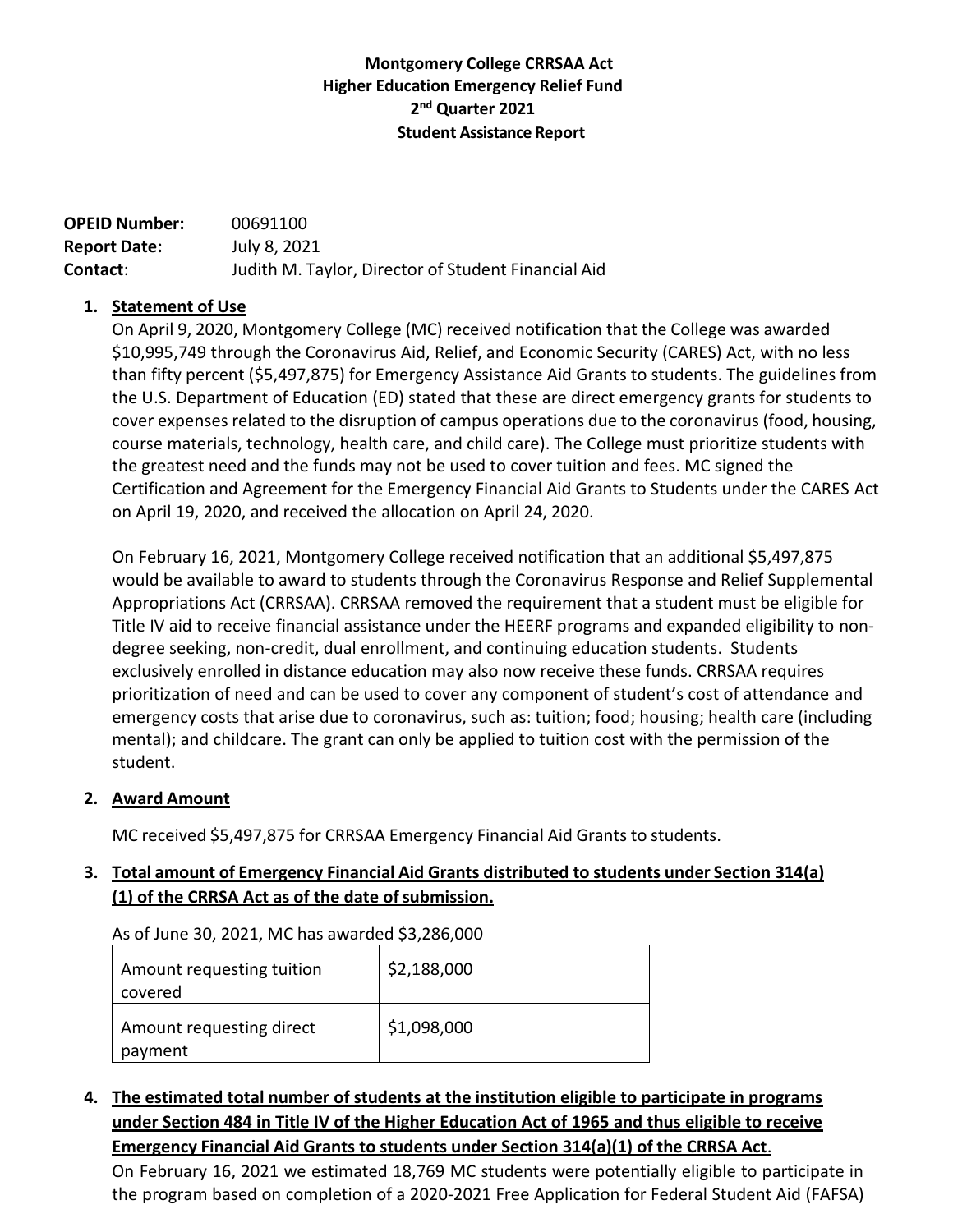and enrolled at the institution at the time of or after the COVID-19 declared emergency. As of May 24, 2021, an additional 471 students became potentially eligible. Of the 19,240 students, three thousand one hundred ninety-seven (3,197) completed an application.

# **5. The total number of students who have received an Emergency Financial Aid Grant to students under Section 314(a)(1) of the CRRSA Act.**

As of June 30 2021, two thousand eight hundred eighty-one (2881) student awards have made through the student portion of the CRRSA Act Emergency Assistance Grant.

| Award Category                                                 | Number of Students Awarded |
|----------------------------------------------------------------|----------------------------|
| Full time requesting tuition covered                           | 796                        |
| $\frac{1}{2}$ to $\frac{3}{4}$ time requesting tuition covered | 878                        |
| Less than 1/2 time requesting tuition covered                  | 232                        |
| Full time requesting direct payment                            | 395                        |
| $\frac{1}{2}$ to $\frac{3}{4}$ time requesting direct payment  | 431                        |
| Less than 1/2 time requesting direct payment                   | 149                        |

# **6. The method(s) used by the institution to determine which students receive Emergency Financial Aid Grants and how much they would receive under Section 314(a)(1) of the CRRSA Act.**

In order to provide maximum support, based on the number of potentially eligible students and the funds available, the size of the award is based on the number of credits each student is taking.

## **Spring 2020-2021**

- ➢ Students enrolled Full time: 12 or more billable hours/credits: \$1500
- ➢ Students enrolled ½ to ¾ time: 6 to 11 billable hours/credits: \$1000
- ➢ Students enrolled less than ½ time: 1 to 5 billable hours/credits: \$500
- o **Distributions** April 23, 2021, April 30, 2021, May 9, 2021, May 15, 2021, May 1, 2021, May 28, 2021
	- Students who met the eligibility criteria and had completed the application and 2021 FAFSA on file. We required the FAFSA, since initial CRRSAA guidelines still required citizenship to be checked and an application to allow students to op in or out of their grant paying tuition charges and attest to the other criteria.